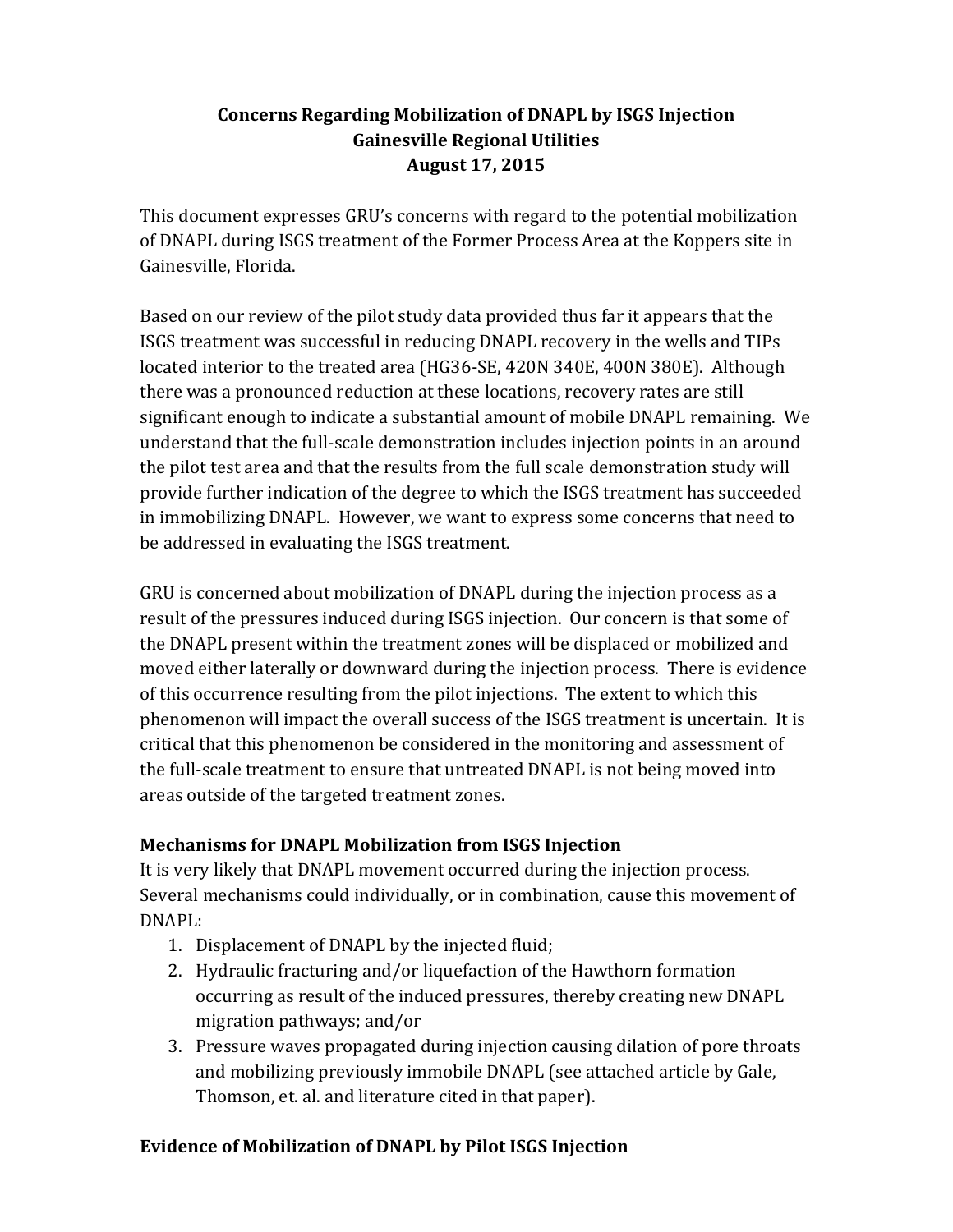There are several observations from the DNAPL recovery data that suggest DNAPL mobilization has occurred during or after the pilot ISGS injection (plots attached):

- Temporal spike in DNAPL recovery evident during ISGS injection in TIP 420N 340E located inside the Pilot test Area;
- Temporal spike in DNAPL recovery evident immediately after ISGS injection in TIP 380N 340E located about 15 feet outside the Pilot Test Area. DNAPL recovery was higher than the pre-injection rate for 2 events following injection;
- Initiation of DNAPL recovery in July after ISGS injection in TIP 360N 380E located about 15 feet outside the Pilot Test Area;
- Temporal spikes in DNAPL recovery evident immediately after injection in recovery wells HG-37SE, HG-38SE, HG-39SE, and HG-40SE;
- Temporal spike in DNAPL recovery evident immediately after ISGS injection in TIP 460N 340E located inside the Pilot Test Area. In this case and for HG-38SE, DNAPL recovery was higher than pre-injection rates for only the first event after injection ceased. In the other cases above DNAPL recovery increased during injection, or for more than one event after injection ceased; and
- The appearance of DNAPL in six TIPs in May 2014 where DNAPL had not been previously reported (360N 140E, 400N 140E, 200N 220E, 280N 220E, 360N 220E, 280N 300E) (See Table 1). Figure 1 illustrates the episodic appearance of DNAPL in previously unimpacted TIPs since their installation July 2012 through April 2013. The appearance of DNAPL in six TIPs in a single gaging event  $(May 2014)$  in unprecedented.

One factor that could contribute to an apparent spike in DNAPL recovered in the DNAPL recovery event *immediately after ISGS injection* is the fact that a longer period of time elapsed (43 days) between recovery events before and after injection than for the routine bi-monthly events (13-14 days). However, this rationale cannot explain the spikes in DNAPL recovery in 380N 340E, 360N 380E, HG-37SE, HG-39SE, or HG-40SE, since the temporal increases occurred over multiple sampling events. In 420N 340E the temporal increase occurred during the ISGS injection. Table 2 compares the amount of DNAPL recovered per event during September through October 2014. During this period the elapsed time between recovery events varied from 15 days to 20 days to 9 days and back to 13 days. There was no significant variation observed in DNAPL recovery in TIPS and no correlation between the length of time between DNAPL recovery events and the volume recovered.

## **Conclusions and Recommendations**

Based on observation of data from the pilot study it is very likely some displacement of DNAPL will occur during the full-scale ISGS injection due to the volume of liquid being injected and the injection pressures. GRU's concern is that untreated DNAPL can potentially be moved into untreated zones. The extent to which this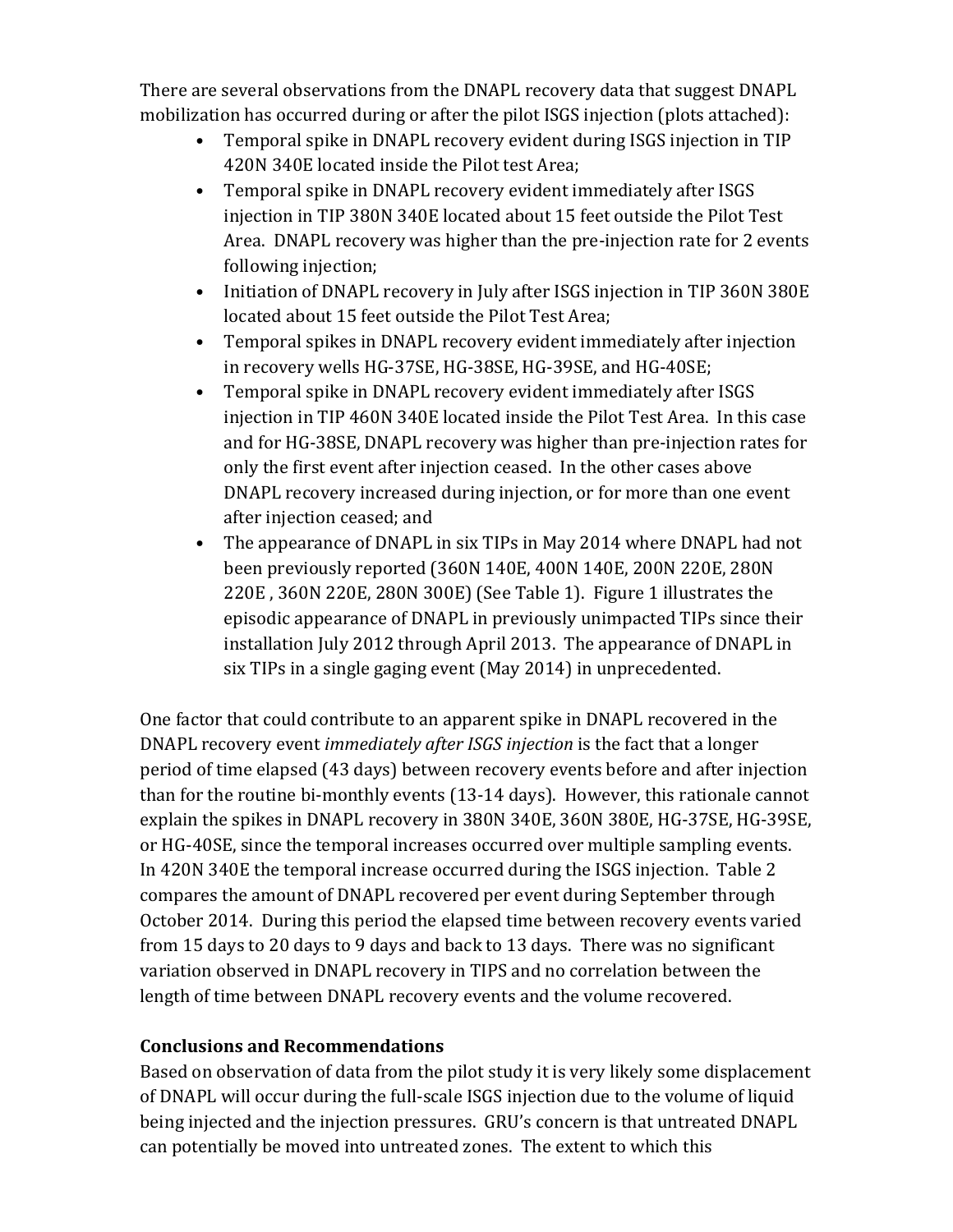phenomenon will impact the overall success and effectiveness of the treatment is uncertain. 

Post-injection monitoring should be conducted at the periphery of the treated area to investigate this possibility. Furthermore, GRU believes that Beazer must provide assurance that the full-scale ISGS injection at the Former Process Area has not mobilized/displaced DNAPL before ISGS is implemented at the Former South Lagoon. 

GRU recommends that:

- 1. The monitoring of DNAPL presence and recovery in the TIPs and DNAPL recovery wells should continue on the every-other week basis to the extent possible during the ISGS full-scale injection and should resume as soon as possible after the injection is complete. The most important locations are those TIPs located around the perimeter of the target ISGS injection area. If mobile DNAPL becomes apparent in the perimeter TIPs, the injection area should be expanded to include these areas;
- 2. It must be recognized that the lateral extent of DNAPL has not been delineated east of the former Process Area beyond the Beazer site boundary. Although recoverable DNAPL has not be found in the existing east boundary TIPs, the TIP borings indicate extensive residual and mobile DNAPL (see DNAPL Rating of 4 and 5 in boring logs for TIPs: 120N 475E, 160N 475E, 200N 475E, 240N 475E, 280N 475E, 320N 475E, 360N 475E). Additional characterization is required to delineate the eastern boundary of impacts;
- 3. Beazer should describe their response for the ISGS injections and for the barrier wall design and construction in the event that mobile DNAPL is identified at or beyond the barrier wall alignment.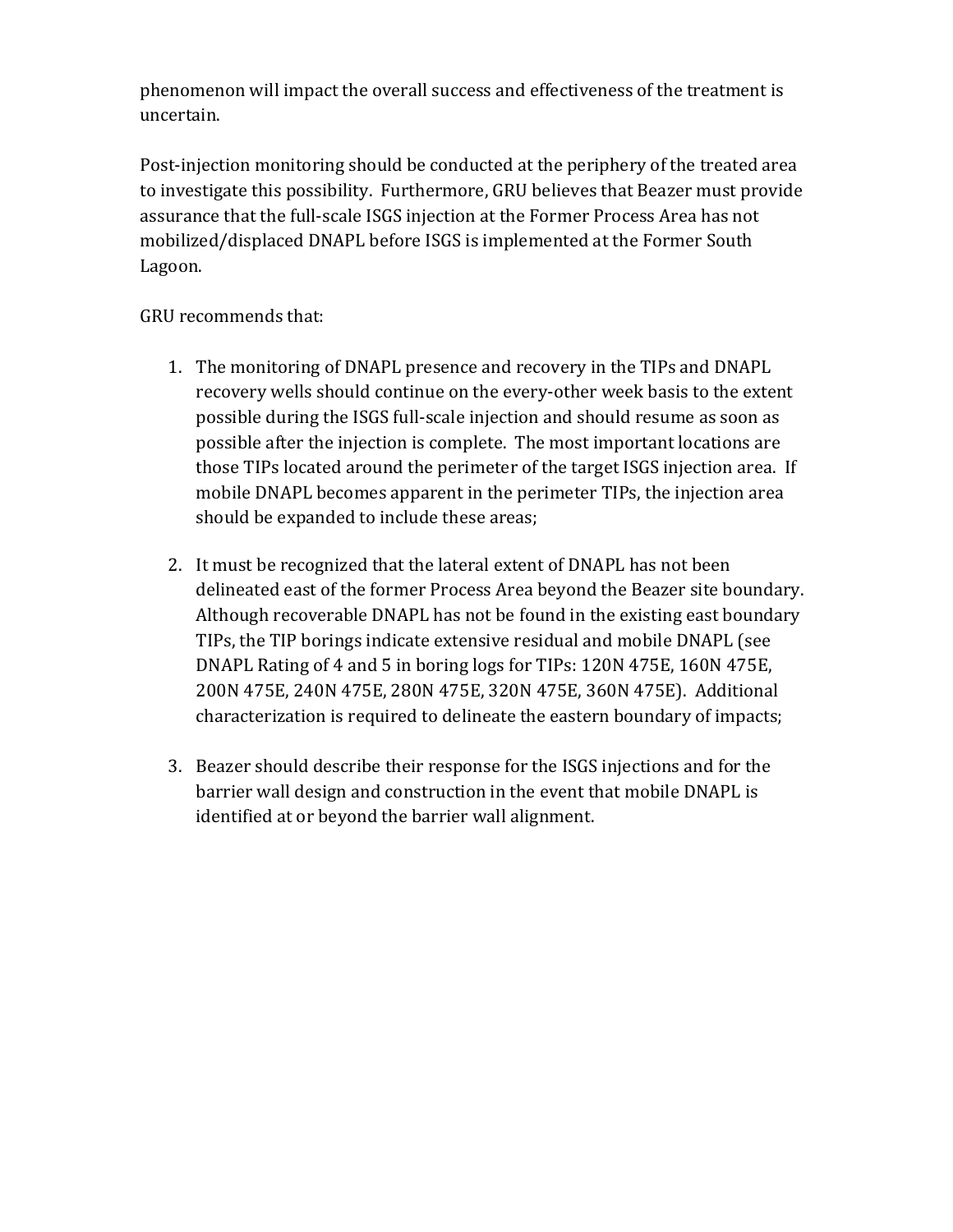# **Table 1. DNAPL Recovery in Individual TIPs Starting One Month Prior to the Pilot Test (February 2014).**

| Month    |                |                                                                                     | Events 340N 180E 320N 140E 300N 260E 360N 140E 400N 140E 200N 220E 280N 220E 360N 220E 280N 300E 360N 380E 507N 260E |     |      |     |      |                |     |     |      |     |  |
|----------|----------------|-------------------------------------------------------------------------------------|----------------------------------------------------------------------------------------------------------------------|-----|------|-----|------|----------------|-----|-----|------|-----|--|
| Jan-13   |                |                                                                                     |                                                                                                                      |     |      |     |      |                |     |     |      |     |  |
|          |                |                                                                                     |                                                                                                                      |     |      |     |      |                |     |     |      |     |  |
| $Oct-13$ |                |                                                                                     |                                                                                                                      |     |      |     |      |                |     |     |      |     |  |
| Nov-13   |                |                                                                                     |                                                                                                                      |     |      |     |      |                |     |     |      |     |  |
| $Dec-13$ |                |                                                                                     |                                                                                                                      |     |      |     |      |                |     |     |      |     |  |
| Jan-14   | 3              |                                                                                     |                                                                                                                      |     |      |     |      |                |     |     |      |     |  |
| Feb-14   | $\overline{2}$ | 1.1                                                                                 |                                                                                                                      |     |      |     |      |                |     |     |      |     |  |
| Mar-14   | 2              | 0.5                                                                                 | 5.1                                                                                                                  | 5.4 |      |     |      |                |     |     |      |     |  |
| Apr-14   | $\mathbf{1}$   | 1.3                                                                                 | 5.3                                                                                                                  | 3.2 |      |     |      |                |     |     |      |     |  |
| May-14   | $\overline{2}$ | 2.1                                                                                 | 1.7                                                                                                                  | 1.0 | 2.3  | 4.8 | 4.4  | 8.6            | 6.2 | 5.3 |      |     |  |
| Jun-14   | 2              | 1.2                                                                                 | 1.3                                                                                                                  | 1.6 | 0.7  | 0.5 | 1.3  | 2.4            | 2.4 | 2.3 |      |     |  |
| Jul-14   | 3              | 1.9                                                                                 | 1.8                                                                                                                  | 3.1 | 0.6  | 0.2 | 2.8  | 3.4            | 3.9 | 3.6 | 12.3 |     |  |
| Aug-14   | $\overline{2}$ | 1.3                                                                                 | 1.2                                                                                                                  | 2.0 | 0.4  | 0.4 | 1.6  | 2.0            | 2.9 | 6.1 | 6.1  |     |  |
| $Sep-14$ | $\overline{2}$ | 0.5                                                                                 | 1.2                                                                                                                  | 2.2 | 0.4  | 0.5 | 1.4  | 2.1            | 2.5 | 2.7 | 8.0  |     |  |
| $Oct-14$ | 2              | 3.3                                                                                 | 1.3                                                                                                                  | 2.0 | 0.55 | 0.4 | 1.55 | $\overline{2}$ | 2.7 | 2.8 | 6.8  |     |  |
| Nov-14   | 2              | 1.7                                                                                 | 1.2                                                                                                                  | 2.0 | 0.55 | 0.4 | 1.55 | 2.2            | 2.9 | 2.9 | 6.7  | 1.0 |  |
| Dec-14   | 3              | 2.3                                                                                 | 1.8                                                                                                                  | 3.2 | 0.7  | 0.4 | 2.6  | 3.1            | 4.0 | 4.4 | 10.0 | 0.4 |  |
| Jan-15   | 2              | 1.5                                                                                 | 1.4                                                                                                                  | 2.4 | 0.6  | 0.5 | 1.8  | 2.2            | 2.8 | 3.0 | 6.9  | 0.0 |  |
| Mar-15   | 2              | 1.5                                                                                 | 1.0                                                                                                                  | 2.1 | 0.4  | 0.5 | 1.7  | 2.0            | 2.6 | 3.2 | 6.5  | 0.0 |  |
| Feb-15   | $\overline{2}$ | 1.2                                                                                 | 1.2                                                                                                                  | 2.2 | 0.4  | 0.4 | 1.7  | 2.0            | 2.6 | 3.0 | 6.6  | 0.0 |  |
| Apr-15   | 2              | 2.3                                                                                 | 1.2                                                                                                                  | 2.1 | 0.4  | 0.3 | 1.6  | 2.0            | 2.5 | 2.9 | 6.5  | 0.0 |  |
| May-15   | 2              | 1.3                                                                                 | 1.1                                                                                                                  | 2.1 | 0.5  | 0.6 | 1.4  | 2.0            | 2.6 | 2.9 | 6.5  | 0.0 |  |
|          |                | These TIPs started producing<br>These TIPs started producing DNAPL after treatment. |                                                                                                                      |     |      |     |      |                |     |     |      |     |  |
|          |                | in the months preceding trtmt.                                                      |                                                                                                                      |     |      |     |      |                |     |     |      |     |  |
|          |                |                                                                                     |                                                                                                                      |     |      |     |      |                |     |     |      |     |  |
|          |                |                                                                                     |                                                                                                                      |     |      |     |      |                |     |     |      |     |  |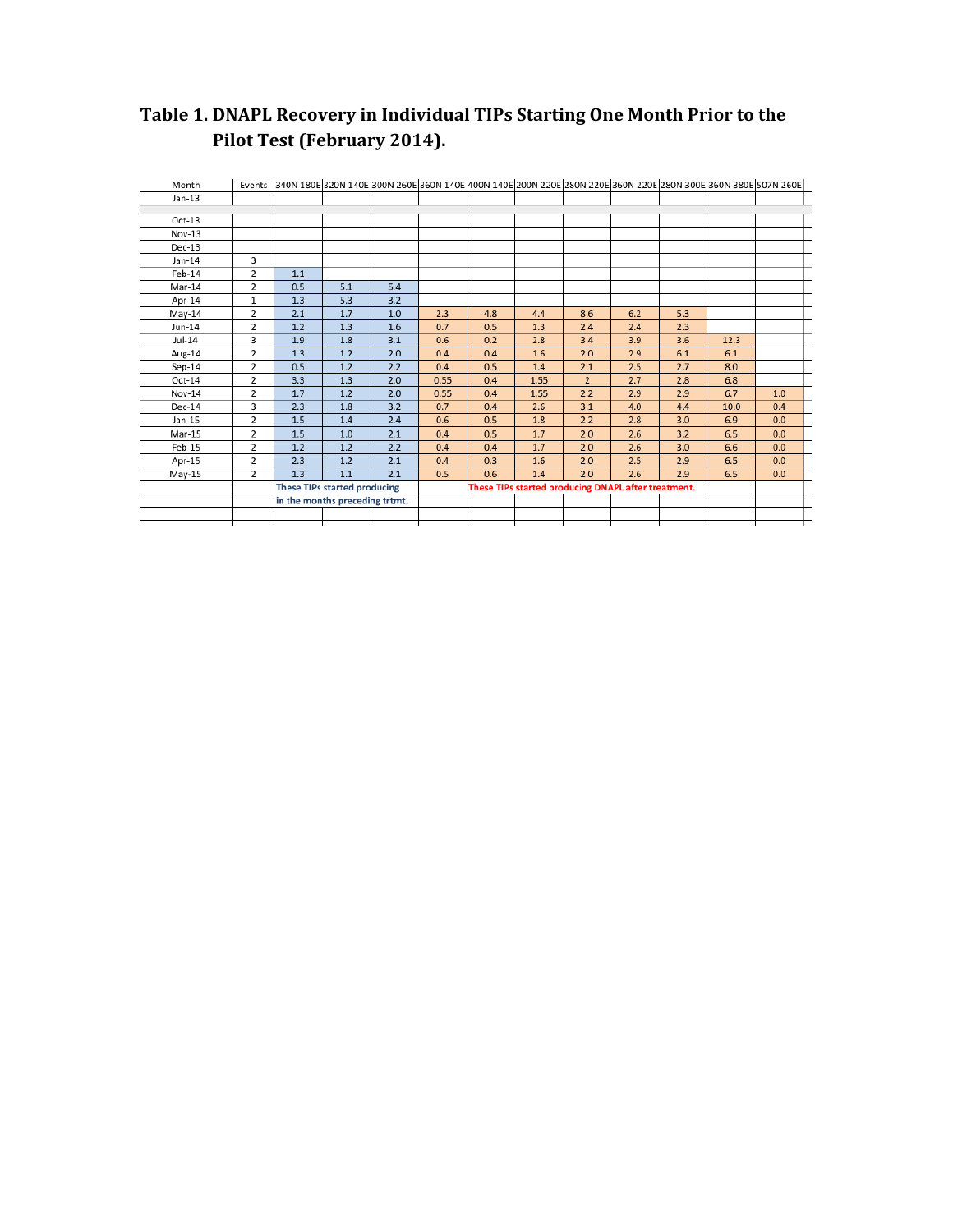| Location                     | Oct. 23, 2014                                          | Nov. 5, 2014 | Sept. 9, 2014  | Sept. 24, 2014 | Oct. 14, 2014  |  |
|------------------------------|--------------------------------------------------------|--------------|----------------|----------------|----------------|--|
| Days since<br>previous event | 9                                                      | 13           | 13             | 15             | 20             |  |
| 220N 180E                    | 2.3                                                    | 2.3          | 2.4            | 2.5            | 2.5            |  |
| 280N 380E                    | 3.2                                                    | 3.1          | 3.5            | 3.2            | 3.2            |  |
| 300N 180E                    | 4.8                                                    | 4.6          | 5.4            | 5.2            | 5.1            |  |
| 300N 420E                    | 3.5                                                    | 3.4          | 3.3            | 3.4            | 3.5            |  |
| 320N 220E                    | 3.2                                                    | 4.1          | 2.9            | 3.1            | 2.9            |  |
| 320N 300E                    | 3.1                                                    | 3.2          | 2.9            | 2.9            | 2.7            |  |
| 340N 340E                    | 5.5                                                    | 5.8          | 4.6            | 4.8            | 5.6            |  |
| 360N 280E                    | 3.3                                                    | 3.6          | 3.8            | 3.7            | 3.7            |  |
| 380N 340E                    | 5.6                                                    | 5.5          | 5.8            | 5.9            | 5.5            |  |
| 440N 380E                    | 1.4                                                    | 1.4          | 1.1            | 1.1            | 1.2            |  |
| 460N 340E                    | 1.5                                                    | 1.4          | 1.4            | 1.5            | 1.4            |  |
| 420N 340E                    | 4.4                                                    | 4.9          | 4.3            | 4.5            | 4              |  |
| 220N 340E                    | $\mathbf{1}$                                           | $\mathbf{1}$ | 0.9            | 0.9            | 1.2            |  |
| 240N 380E                    | 1.5                                                    | 1.5          | 1.4            | 1.5            | 1.4            |  |
| 340N 180E                    | 1.8                                                    | 0.8          | 0.2            | 0.3            | 1.5            |  |
| 320N 140E                    | 0.6                                                    | 0.7          | 0.6            | 0.6            | 0.7            |  |
| 300N 260E                    | $\mathbf{1}$                                           | $\mathbf{1}$ | 1.1            | 1.1            | $\mathbf{1}$   |  |
| 360N 140E                    | 0.3                                                    | 0.3          | 0.2            | 0.2            | 0.3            |  |
| 400N 140E                    | 0.2                                                    | 0.2          | 0.3            | 0.2            | 0.2            |  |
| 200N 220E                    | 0.8                                                    | 0.8          | 0.7            | 0.7            | 0.8            |  |
| 280N 220E                    | $\mathbf 1$                                            | 1.1          | $\mathbf{1}$   | 1.1            | $\overline{1}$ |  |
| 360N 220E                    | 1.3                                                    | 1.4          | 1.3            | 1.2            | 1.4            |  |
| 280N 300E                    | 1.4                                                    | 1.4          | 1.4            | 1.3            | 1.4            |  |
| 360N 380E                    | 3.3                                                    | 3.4          | 4.4            | 3.6            | 3.5            |  |
| No. TIPs w/ Max<br>Recovery* | 8<br>$\overline{\text{II}}$ also at vanagted vagariave | 12           | $\overline{7}$ | 6              | 8              |  |

# **Table 2. Variation in DNAPL Recovery Rates (gallons per event) in TIPs During September‐October 2014**

#### Highest reported recovery.

Values within 0.2 gallon of the highest reported recovery.

\*No. TIPs w/ Max Recovery: This indicates the number of TIPs for which the maximum DNAPL recovery volume was reported at a particular DNAPL collection interval. The total number of records calculated by summing all numbers in the Max Recovery row is greater than the number of TIPS because several TIPS have produced the same maximum amount for a particular sampling interval.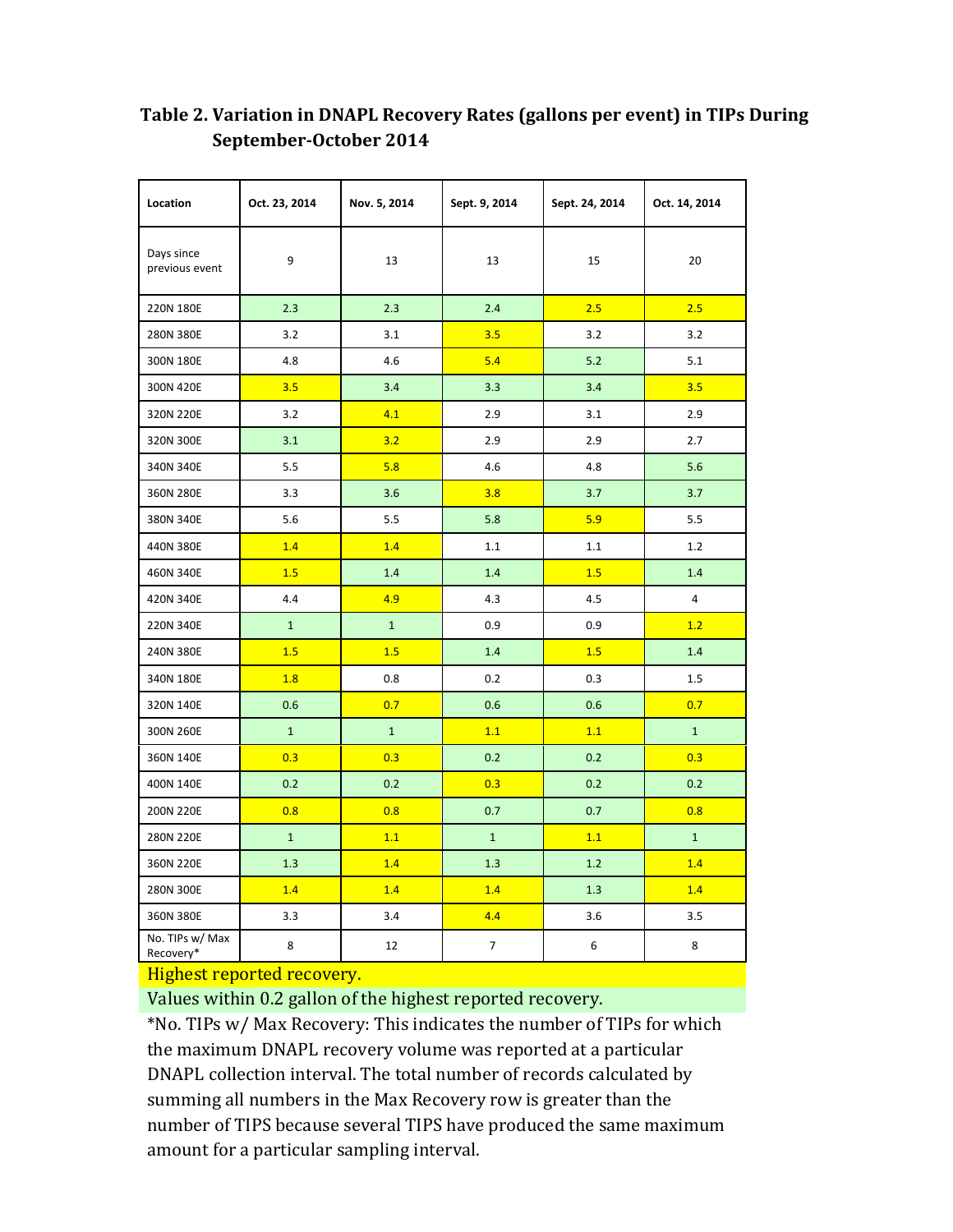Recovery wells are not shown because the Sept. 2014 monthly report is missing a date for one of the events. Data are arranged in order of lowest to highest time between DNAPL recovery events. It is apparent that the natural variability of DNAPL production rates generally falls in a narrow range for each individual TIP and that the volume of DNAPL production does not correlate to the time since the last recovery event. Note that a gap of 9 days resulted in the highest DNAPL production rate in 8 TIPs – the same as a recovery period of 20 days.